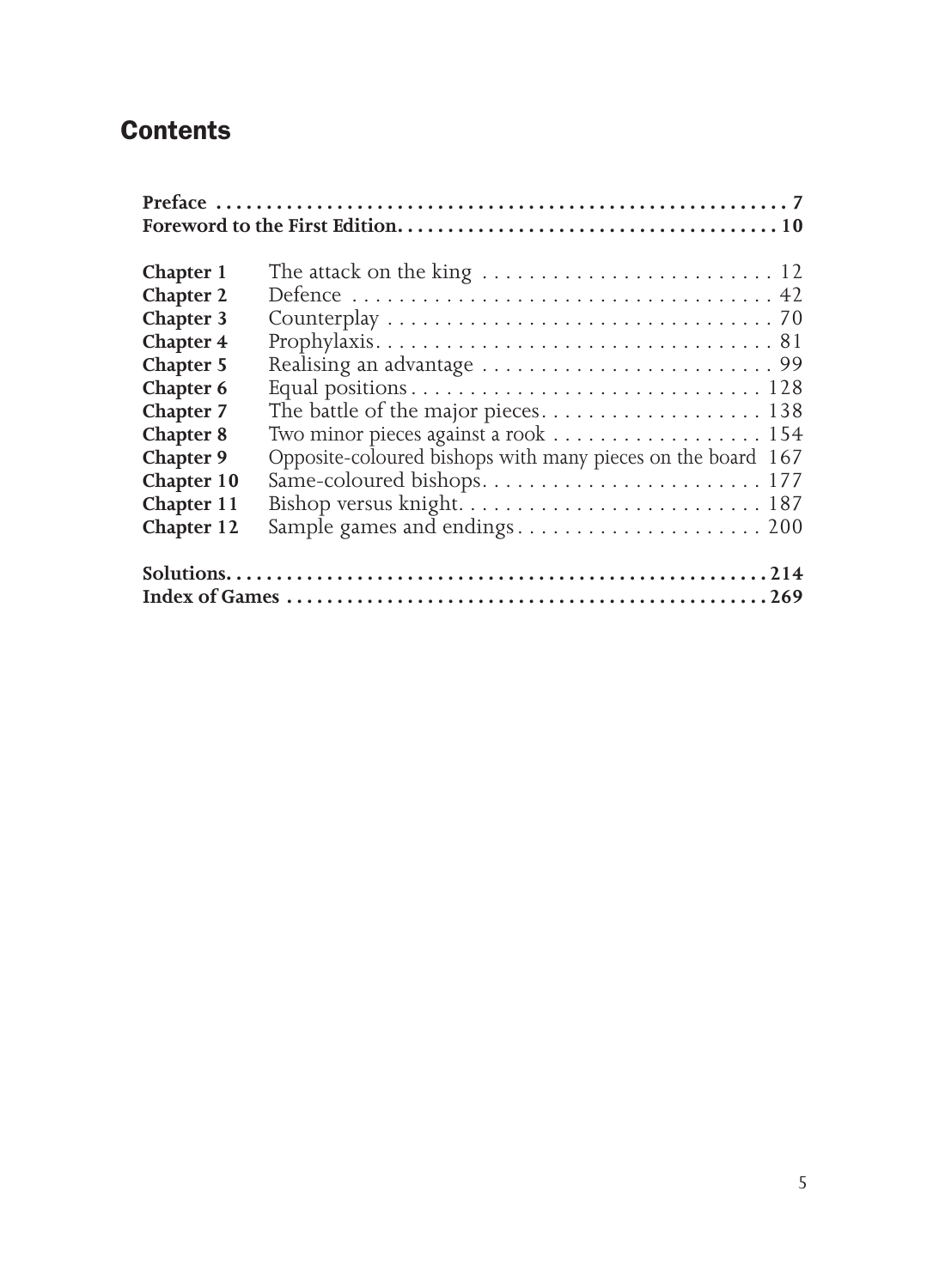# **Preface**

1980. Alexander Panchenko won a strong Chigorin Memorial in Sochi, making his second GM norm. He was in a great mood, as the nicest prospects were opening up before him. Then everything changed…

Alexander Nikolaevich himself described this turning point in his life as follows: 'At one moment, as my wife and I were having dinner with Yuri Balashov, Tikhomirova came over and asked to speak to me. Vera Nikolaevna explained that we needed to think about the younger generation and invited me to work as a trainer at the newly-opened All-Russian School of Grandmasters. To say that this suggestion came as a surprise would be to say nothing at all. I was just 27, and still a developing player. I was full of plans for my chess career.'

But he agreed and begun work.

He had a lot to learn before the first session of the school. He had to study books on teaching – Korchak, Makarenko, Sukhominsky and Uspensky. He also sought advice from experienced teachers and trainers.

Panchenko's trainer in Chelyabinsk was Leonid Aronovich Gratvol, a teacher from heaven. Alexander Nikolaevich remembered how he taught and tried to follow his advice.

Eleven years of work at the All-Russian School of Grandmasters, a great deal of unworked material, tested schemes of study, etc. – all this continued the work of V. E. Golenishev, in preparing players to master level at sport. Viktor Evgenievich wrote some wonderful books – a programme of preparation from Fourth Category to First, books which were reprinted numerous times but are now hard to find.

Panchenko had to spend a great deal of time to prepare his lectures. In the pre-computer era, this was not so simple and it took time to collect material, think it over and prepare everything. Alexander Nikolaevich never plagiarised other people's work, but did everything himself, from scratch.

From 1997, he worked in Kazan, leading a group of promising players, including A. Ilyin, M. Ackarov, T. Chitiskova, S. Shaidullina and the author of these lines; many of us became masters.

The chess part of these lectures is in this book, which you, dear reader, hold in your hands. But also the way Panchenko presented the material was important, so that his pupils could absorb it and employ it in their own games. In this, he was a great master. On the basis of the stories told by his pupils, Rublevsky, Sorokin, Scherbakov, Volzhin and others, and also my own impressions, we have tried to recreate this well-known trainer's method of teaching chess.

The search for chess truth was his life's work. Alexander Nikolaevich Panchenko gave his pupils systematic knowledge in all areas of the game, and taught them to understand the game correctly. He studied fundamental positional devices and 'typical positions'. He had them solve studies and problems (he had an excellent card-index) and often had them play out positions on the chosen theme.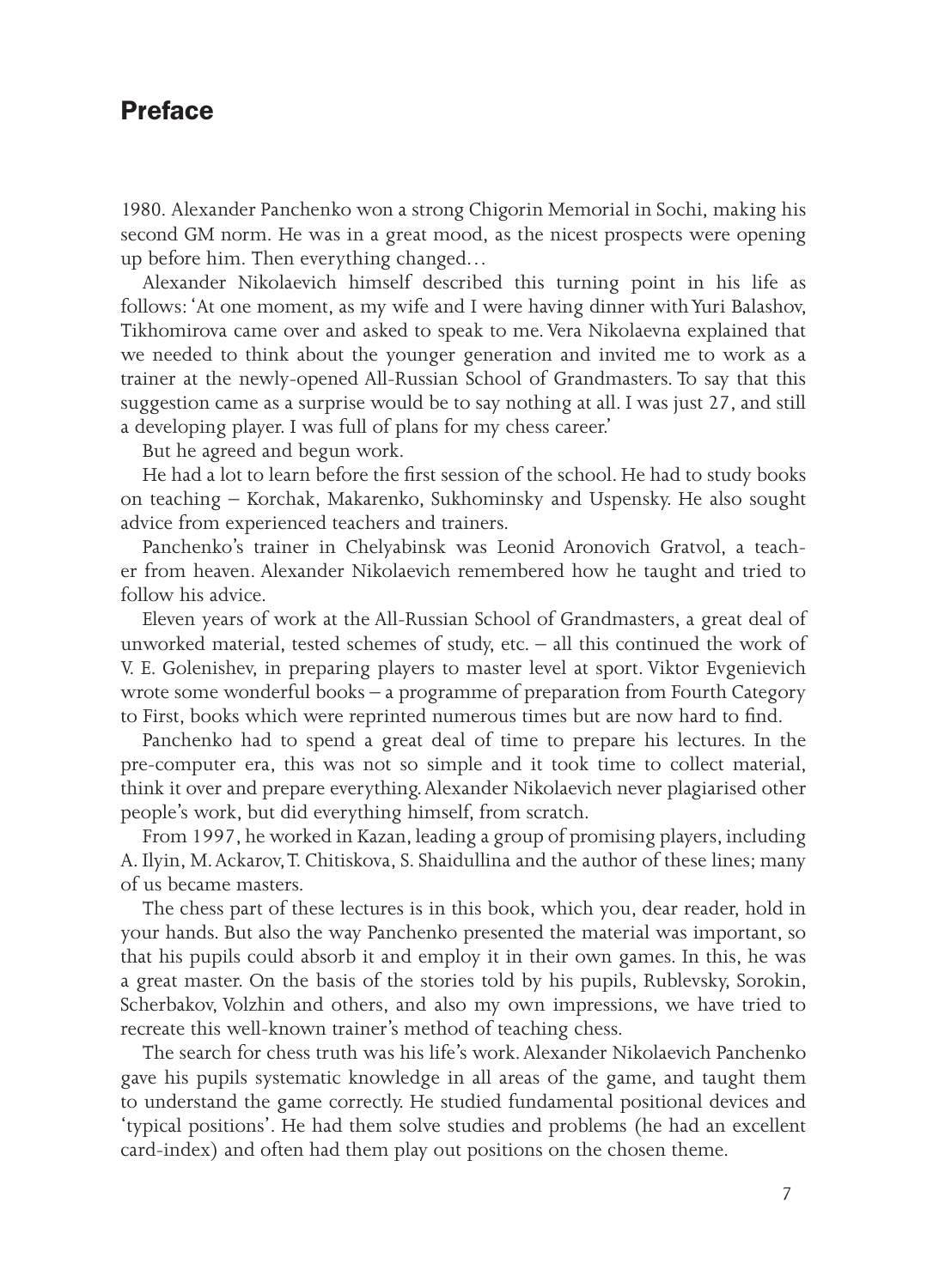Panchenko had his method, which involved starting everything from the endgame, and only then using this as a basis for studying other aspects of the game: technique, tactical mastery, openings… he employed the ideas of Capablanca and Smyslov, that in order to understand the secrets of chess, one must start with the endgame.

M. Sorokin: 'Sometimes, one had the impression that insufficient attention was given to questions of attack, creative play generally, and the intuitive sides of chess; especial attention was always devoted to the technical side. This was despite the fact that Alexander Nikolaevich was himself an exceptionally sharp, all-round talent, who as well as many finely-judged defences, also carried out numerous sparkling attacks. He taught what was realistically possible and necessary to teach in a group situation: technique, the taking of practical decisions, but he also gave out serious individual work and gave precious advice on its organisation. He stressed individual work (or one-to-one with a permanent trainer) to develop the player's individual talent.'

One defining characteristic of his lessons was that one did not only listen, but also had to answer specific questions.After a lesson, he would often organise a competition to solve problems on the chosen theme, with points being counted up, and then mistakes analysed afterwards. The participants needed to show concentration and hard work, as it was not simple to absorb, understand and deeply feel a large quantity of professional-level information.

In studying the middlegame, Panchenko's signature tune was the defence of difficult positions and prophylaxis.

In non-chess terms, the main thing one remembers is the warmth and care he showed towards his pupils. He was interested not only in chess successes, but also devoted a great deal of attention to their general, non-chess development. I remember that after one not very successful tournament, he gave me a book by his favourite poet, Boris Pasternak, and advised me to read it and to understand what the author was saying. The cure worked.

D. Evseev told about another characteristic of Panchenko as a trainer: 'During lessons, the biggest comedian in the room was Alexander Nikolaevich himself. If a position involved one side having to wait passively, without undertaking anything, he coined the term "scratching his leg". Or: "It's better to win the queen than give mate." Of course, he meant this in the sense that it was, as a general rule, better to take material and secure a decisive advantage that way, than to calculate long and complicated variations, which might turn out not to be mating after all. But he was a sharp attacking player himself. Once, with obvious pleasure, he showed us his win over Igor Novikov in the semifinal of the USSR Championship (Pavlodar 1987), in which he carried out a beautiful attack, with many sacrifices. Thus, on move 38, instead of taking the queen with a decisive material advantage, he played a forcing variation leading to mate. In answer to the question that he had himself said that it was better to take the queen in such cases, he smiled and said 'Giving mate is more fun!'.

Another device of Alexander Nikolaevich's was to tell little stories, about chess history, great players (with some of whom he had himself played – Petrosian,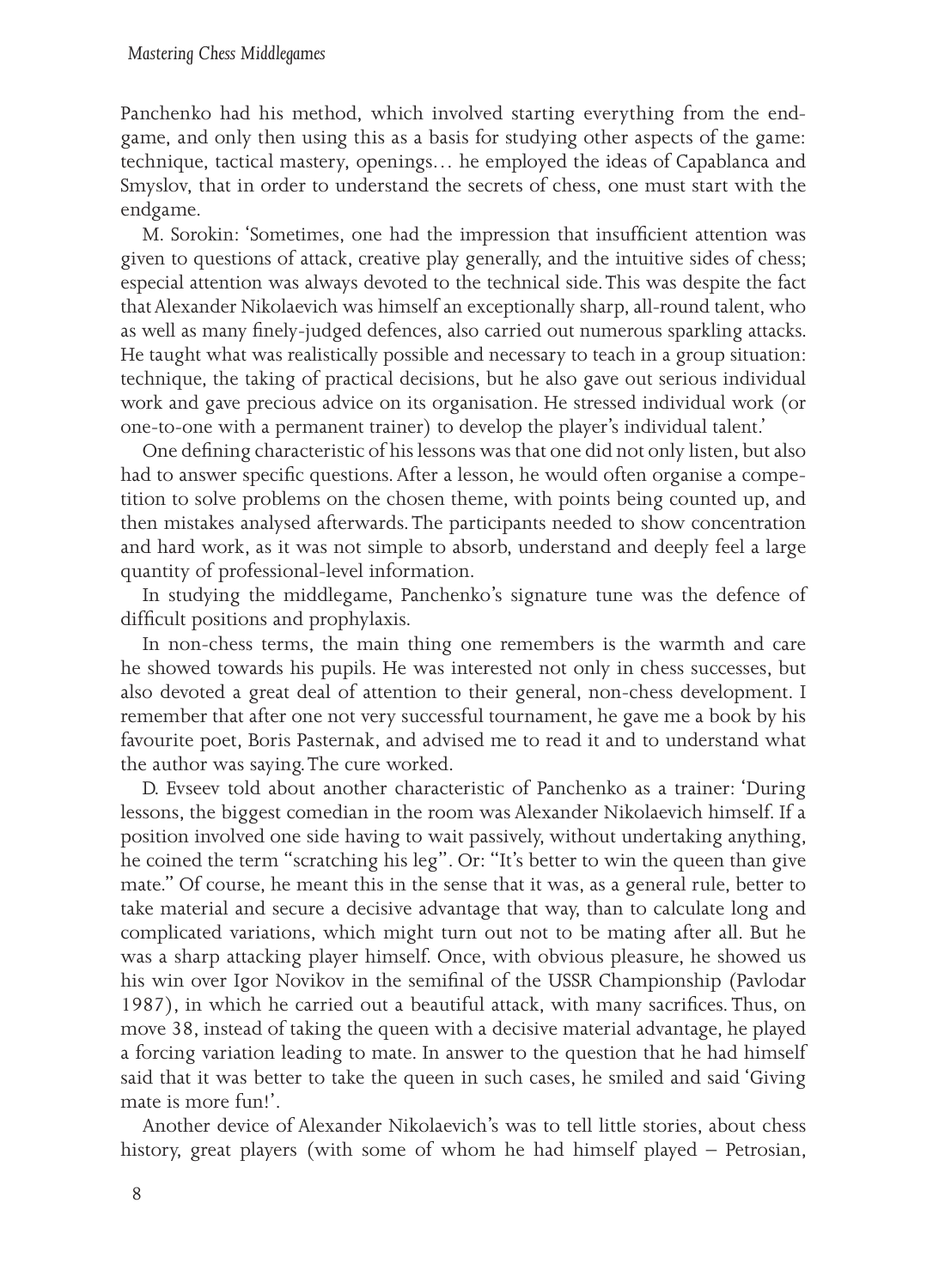Polugaevsky, Geller, etc), about his chess school, trips abroad in Soviet times, and about life in general. It was clear that he loved to talk about days gone past. He would sink back into a certain tournament or game and re-live the experience. The connection with the past and with the chess heritage occupied a significant place in the preparation of his pupils. It is thus not surprising that classical examples occupy a central place in this book also.

In the first edition of this book the subject of attack appeared only in Chapter Four, under 'Playing with an advantage'. Now it has its own chapter, thanks to Alexander Nikolaevich, who read a lecture on the subject, covering the most beautiful games and ideas, from the time of the start of organised chess up to the period of Kasparov. All we had to do was choose the examples to use and organise the material, systematising it appropriately and adding a theoretical part.

The examples were computer-tested (an essential thing these days), but this had little influence on the assessments and conclusions drawn in the first edition. At the end of the book there is some additional material from the lectures. It presents schematically the different aspects of chess: defence, handling advantages and playing equal positions. If you think of a game of chess as an exam, as it often is, then this small test should help you pass with an excellent mark.

The book contains material passed down from generation to generation. Now every reader has the opportunity to familiarise himself with the best theoretical work and practical advice on the subject of the middlegame. And you will be able to complete this course of instruction much quicker than many grandmasters.

Alexander Nikolaevich Panchenko was a Teacher with a capital T. He lives on in his pupils, and his working methods are preserved in this book.

> *Artyom Timofeev, International Grandmaster, Winner of the Russia Cup, And the Russian Championship Higher League*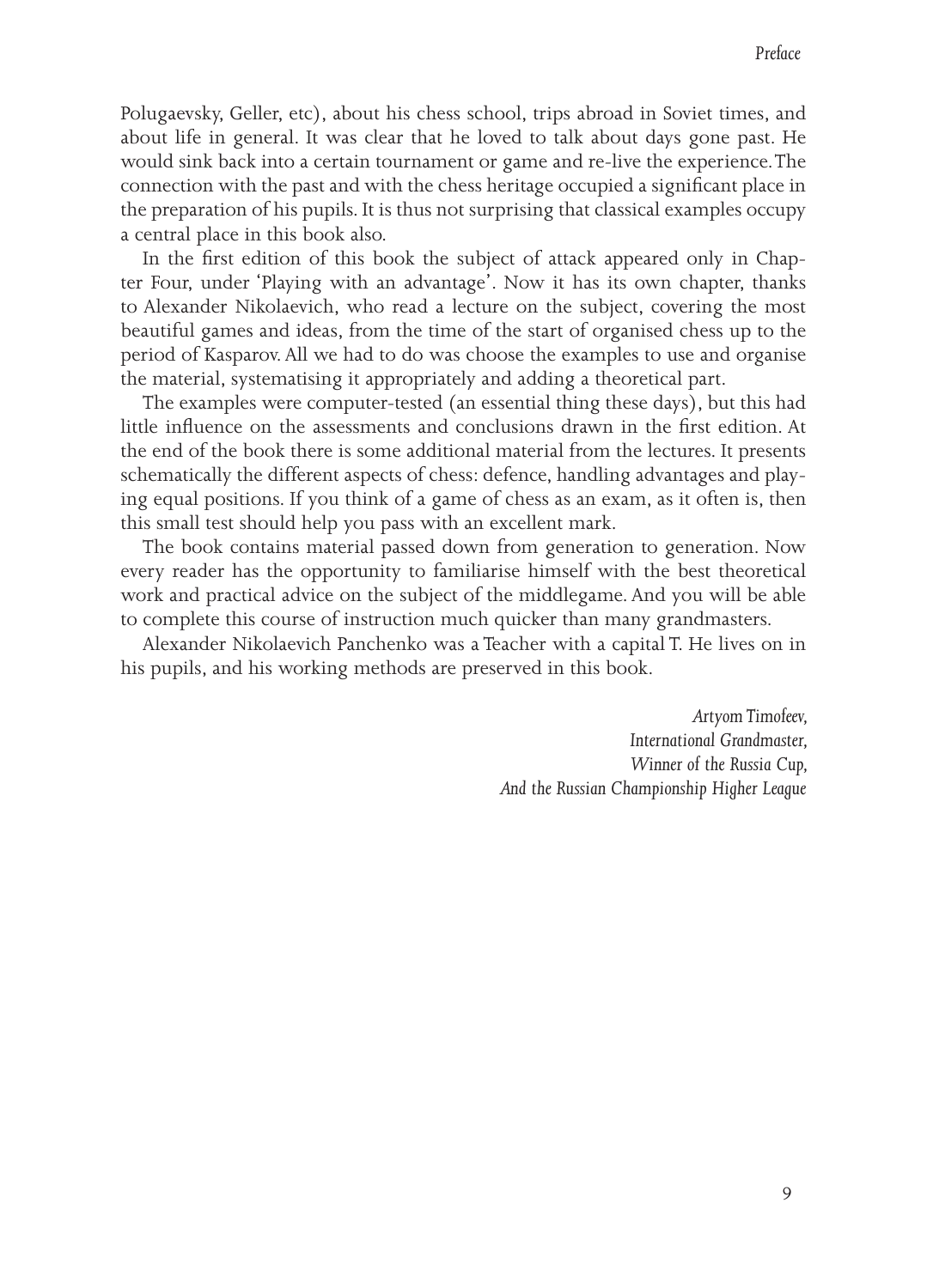# **Foreword to the First Edition**

This book by Russia's Honoured Trainer and international grandmaster Alexander Panchenko is based on lectures given by the author at sessions of The All-Russian School of Grandmasters, which operated under his leadership from 1981 to 1992, and was devoted to preparing players of the top class.

The material from the lectures has been completely reworked for this book, on the basis of games played in recent years.

It should be pointed out that many well-known players studied under Panchenko, and went on to become grandmasters: M. Ulibin, R. Scherbakov, S. Volkov, S. Prudnikova, Y. Shumiakina, A. Galliamova and others, including the author of this Foreword.

In the theoretical section of the book, the main emphasis is on the technique of defence. As Panchenko said, 'It is impossible to become a strong player without being able to defend'. In this regard, he looks at the main methods and devices that players use to defend inferior positions, such as exchanging pieces and heading to the endgame, fighting against the most powerful enemy piece(s), defending the weakest squares, improving the worst-placed piece(s), deflecting the opponent from his main plan, sharply changing the character of the position, etc. Later, he examines the subject of counterplay, in place of passive defence.

Exploiting counterplay always involves some risk to the players and requires full concentration of the forces. The main task is to fight for the initiative at all costs, and in the process to make use of the principle of economy (only the minimum pieces needed for defence!) and to counterattack with the greatest possible number of forces, not being afraid to sacrifice. Panchenko considered that mastering the methods of defence and counterattack would reduce the number of games that a player lost. This theme is related to that of realising an advantage, where the author looks as the main factors which influence the player who has the advantage. He looks systematically at the effect of such things as weakened attention, marking time, thinking over obvious moves and time trouble, and he gives examples of instructive realisations of advantage, in which he highlights factors such as decisiveness, playing for pressure and realising material and positional advantages in the endgame.

The author does not dodge questions of playing equal positions, prophylaxis, and the battle between heavy pieces. He devotes special attention to the fight between two pieces and a rook, a subject which receives too little attention in chess literature, although it arises in practical play quite often. Studying the remaining chapters of the book – opposite-coloured bishops in the middlegame and the battle between knight and bishop, allows the players of such positions to acquire basic knowledge of how to conduct the middlegame battle.

The material is packed into the book, with many examples of the chosen subjects. The book is characterised by the originality with which it is constructed and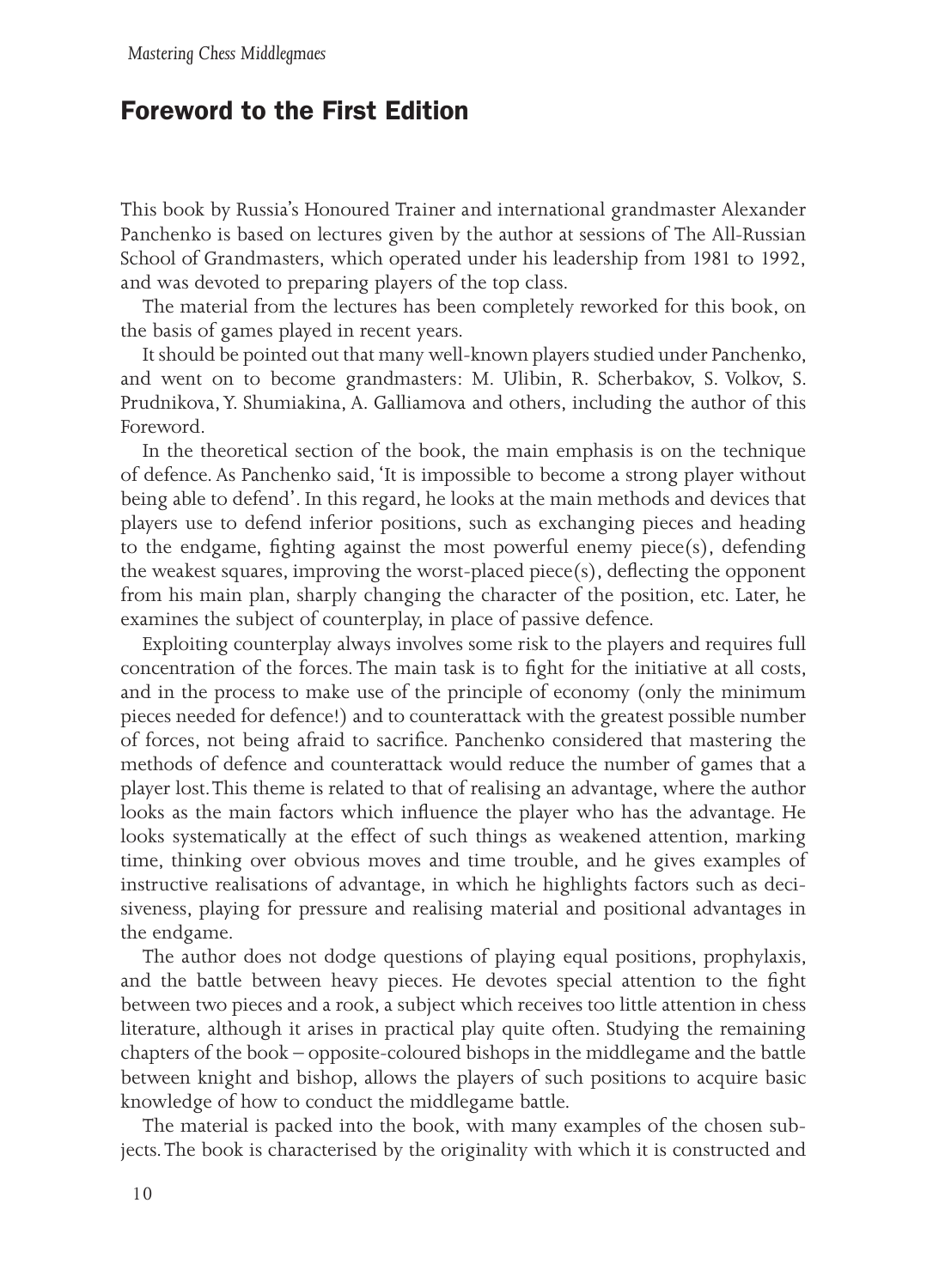the witty aphorisms it contains, many of which were invented by the author, and by the accurate formulations of the tasks involved.

From his great training experience, Panchenko also drew a large number of test positions for solving or playing out. He also indicates the time to be spent on each position, which will make many of the tests very hard for a lot of players.

I believe Alexander Panchenko's book will prove very interesting to chess players, and will be greeted with the same enthusiasm as his endgame textbook was upon its publication in 1997. The latter became the principal textbook for playing endgames, for a whole group of players.

> *Sergey Rublevsky, International Grandmaster, Four-time Olympic champion*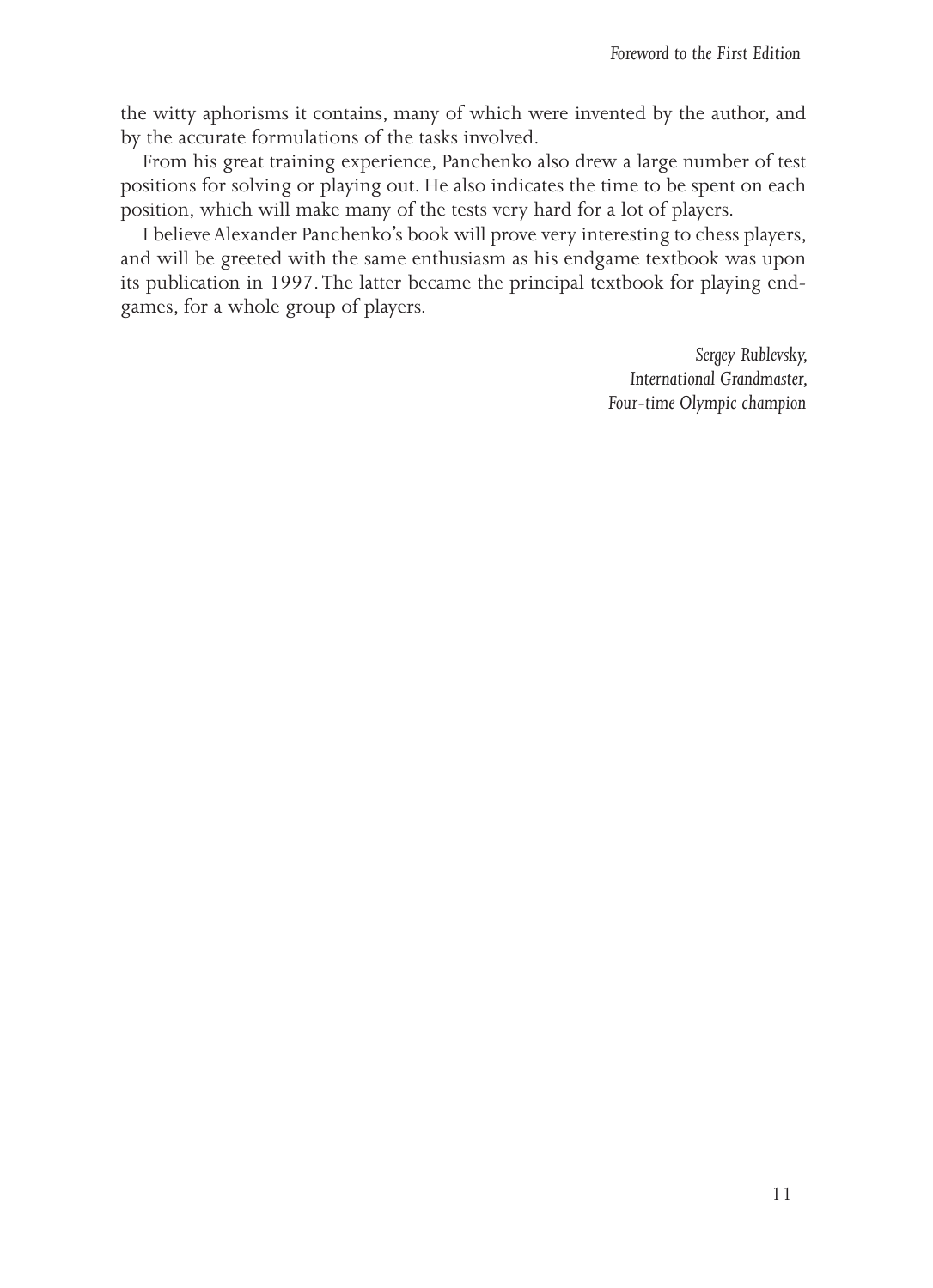# **Chapter 3 Counterplay**

Some players (Kortchnoi, Polugaevsky, Larsen, and many others) sometimes prefer active counterplay to stubborn, but passive defence. This is always associated with risk for both players and requires a great deal of strength. The main thing with such play is to strive for the initiative at all costs. It is not always possible to be sure who has the advantage, since each side will have its own plusses and minuses, and the battle usually rages on different flanks, the principle being 'The Devil take the hindmost!'. Here everything is decided by accurate calculation and strong nerves. It is essential to commit to the defence only the minimum number of pieces required (the principle of economy!) and to attack with the greater part of one's forces, not shirking before sacrifices.

As Lev Polugaevsky put it: 'There are two types of defender. On the one hand, there is the prophylactic defender. I belong to the other group, which says openly to the opponent: "Come on then, attack as much as you like, but bear in mind that rather than passive defence, you will encounter active counterplay".'

In the following example, Black strives for the initiative from the first few moves.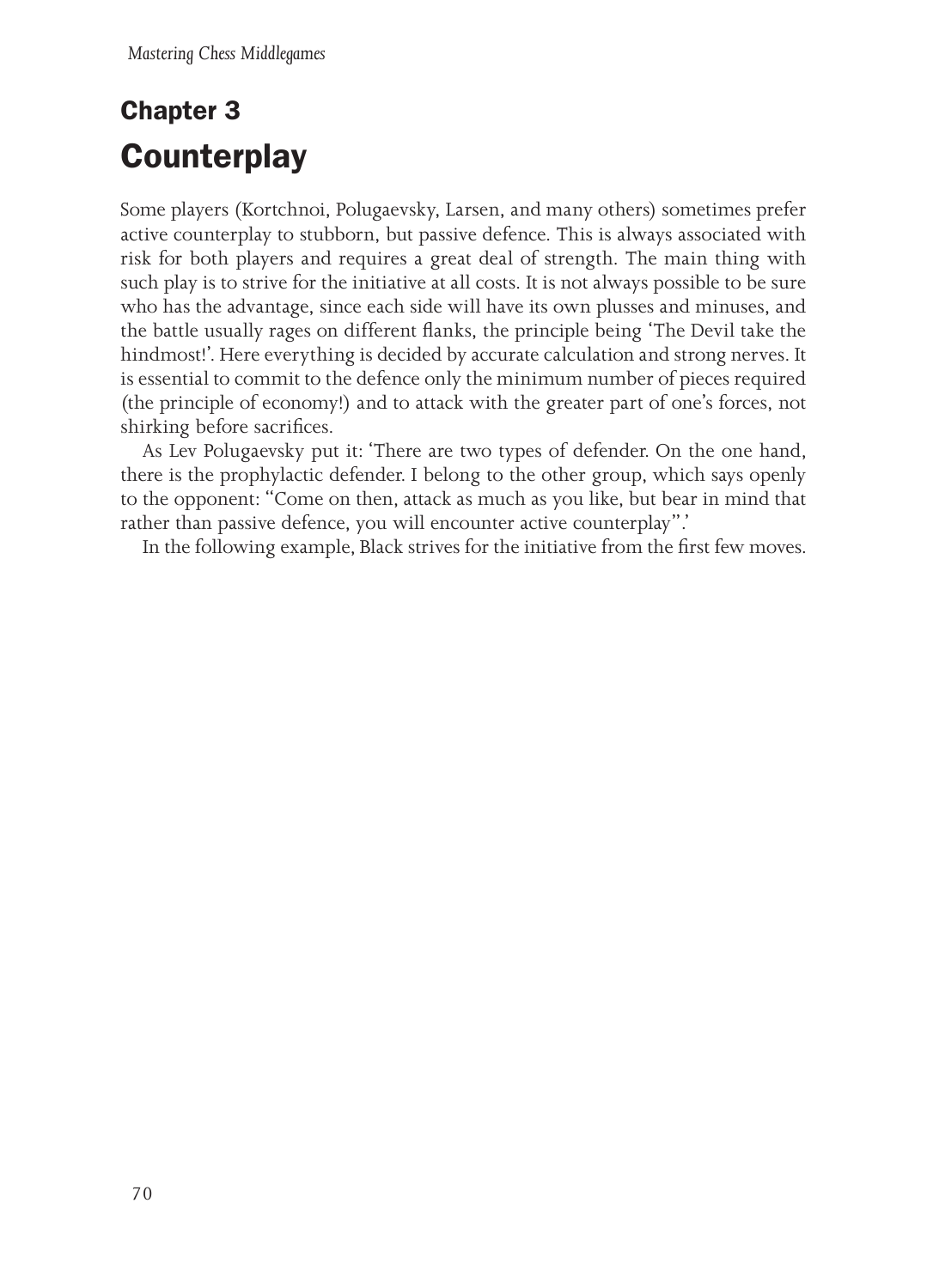#### Shipov Lev Polugaevsky

Yalta 1962

#### **1.e4 c5 2.♘f3 e6 3.d4 cxd4 4.♘xd4 a6 5.♗d3 ♗c5 6.♘b3 ♗a7 7.0-0 ♘c6!?**

Black allows  $8.$ <sup>w</sup>g<sub>4</sub>, intending to go over to a counterattack, with a pawn sacrifice. His aim is to break through to the f2-pawn.

### **8.♕g4 ♘f6 9.♕xg7 ♖g8 10.♕h6 ♘e5 11.♔h1**

Better was 11.♗f4, placing his opponent's strategy in doubt. Now, however, Black's tactics prove justified.

### **11...♖g6 12.♕h4 ♘fg4!**



### **13.♕xh7**

13.♕xd8+ ♔xd8 14.♔g1 is bad because of  $14...2$ f3+.

### **13...♕f6!**

Black consistently exploits his trump – the weakness of f2. If immediately 13...♘xf2+, then 14.♖xf2 ♗xf2 15.♕h8+.

#### **14.f4 ♖h6 15.♕g8+ ♔e7 16.h3 ♖h8 17.fxe5**

Better is 17.♕g5.

#### **17...♕xf1+ 18.♗xf1 ♖xg8 19.♗f4 19...♗b8!**

The mate threat indirectly defends the black knight: see, for example, 20.hxg4 ♖h8+ 21.♔g1 ♗a7+ or 21.♗h2 ♗xe5.

### **20.g3 ♘xe5 21.♘c3 b5 22.♘a5 ♗c7 23.b4 d6**

And Black realised his extra exchange.

### Mark Taimanov Bent Larsen

Vinkovci 1970 (13)



White is better. After 1...♖d8 both 2.♕b5 and 2.0-0 are possible, and Black faces a difficult battle for a draw. But he did not want to defend passively and instead went in for a counterattack, which involves weakening the black king and carries great risk with it.

# **1...g5! 2.♗g3 g4 3.♘d4**

If 3.2e5, then 3... \$f6 4.2 xc6 bxc6 5.0-0 ♗e6 with a complicated position, but another possibility was 3.♘d2!? d4 4. $Q$ c4  $\mathcal{C}$ f5 5. $Q$ e2 dxe3 6.0-0 with an attack for the sacrificed pawn.

**3...♘xd4 4.exd4 ♗g5 5.0-0** Now what?

### **5...♗xc1 6.♖xc1 ♗e6 7.h3**

White goes in for an interesting combination, but Black finds a defence.

**7...gxh3 8.♗e5 f6 9.♘e4 fxe5 10.♕g3+ ♗g4!**

10...♔h8 or 10...♔f7 are bad because of 11.♕xe5.

**11.♕xg4+ ♔h8 12.♘g5 ♕d2 13.♖c7 ♕xf2+! 14.♔h2 ♕xg2+ 15.♕xg2 hxg2**

And Black won.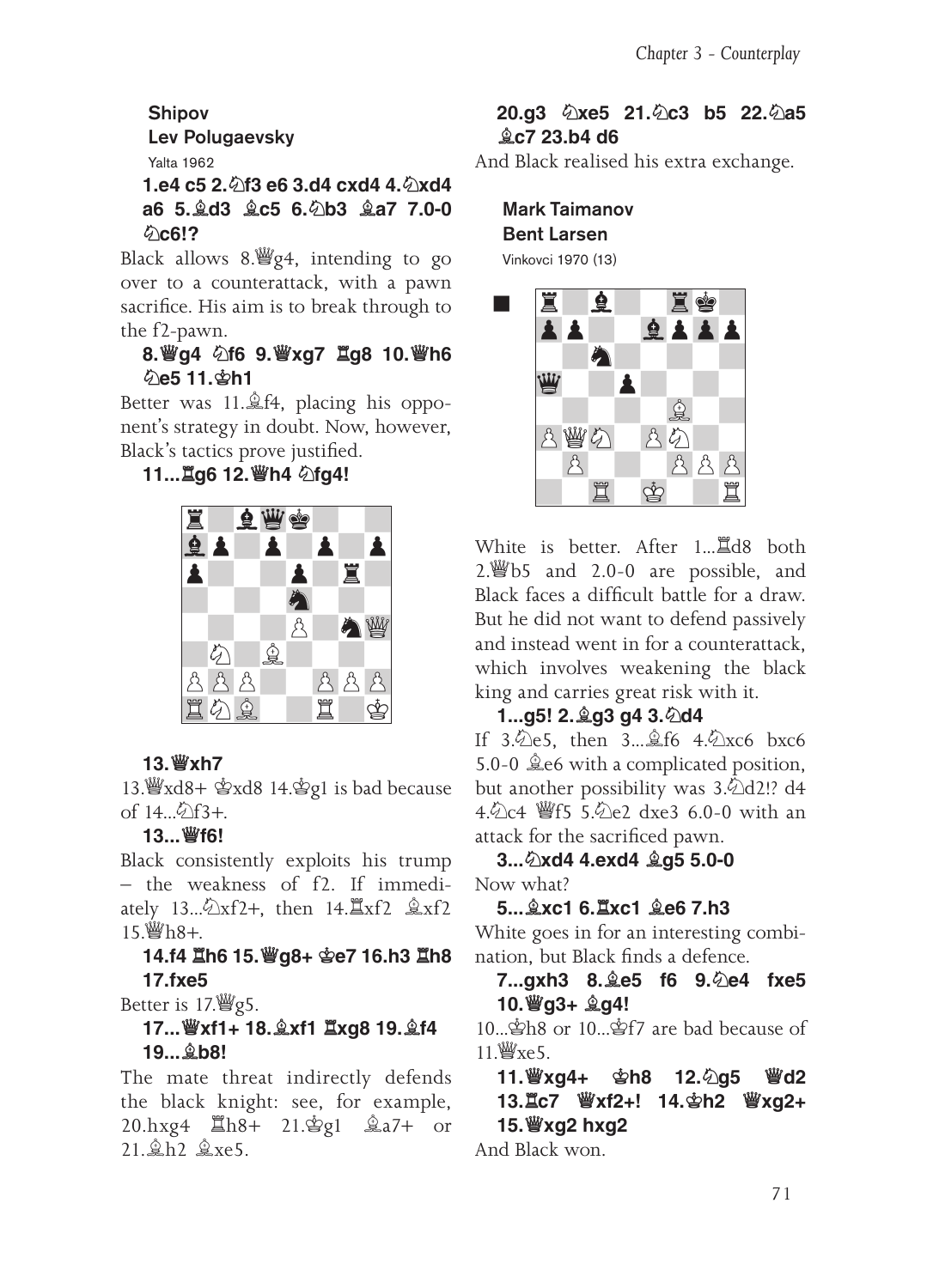Counterplay rarely arises of its own accord (unless via a forcing move, such as 1...g7-g5!? in the previous game). It has to be prepared. One must find the enemy's weakness (not always easy) and direct all possible forces against it. First we identify the area for the counterattack, then the counterattack itself follows.

# Ion Balanel Laszlo Szabo

Moscow 1956 (4)



Black's position looks dangerous, as g2-g4-g5 is threatened, with an attack. Decisive measures are needed.

# **1...♖fc8!**

Black prepares counterplay on the queenside, where he has a pawn majority.

# **2.g4 c3**

Of course, not 2...h6.

**3.b3 c2! 4.g5 ♘e8 5.♗d2 ♕e7! 6.b4 a5! 7.bxa5 ♖xa5! 8.♗xa5 c1♕ 9.♖axc1 ♖xc1 10.♖xc1? ♕xg5+ 11.♕g3 ♕xc1**



Thus, there remains no trace of White's attack.

#### **12.♕b3?** Better is 12.♗b4. **12...♗c5+ 13.♔g2 ♘d6 14.♗b4 ♘xe4 15.♗xc5 ♕xc5 16.♘e3 h5 17.a4? bxa4** White resigned.

# Alexander Alekhine Akiba Rubinstein

Vilnius 1912 (5)



After 1...hxg6? Black is condemned to a difficult defence. By playing

# **1...fxg6!**

he intends a counterattack along the f-file. There followed:

# $2.6$ b3

Better is  $2.f4$  0-0  $3.\overline{\triangle}$ b3 with approximate equality.

**2...g5!? 3.♗e3** 3.f4!?.

# **3...0-0 4.♘f3 ♕d7 5.♕d2?**

This move allows an exchange sacrifice, which justifies 1...fxg6!; better was 5.♕e2.

**5...♖xf3!** 

Of course!

# **6.gxf3 ♘xe5 7.♕e2 ♖f8 8.♘d2 ♘g6 9.♖fe1 ♗d6**

White's position is lost, but he still has an original try: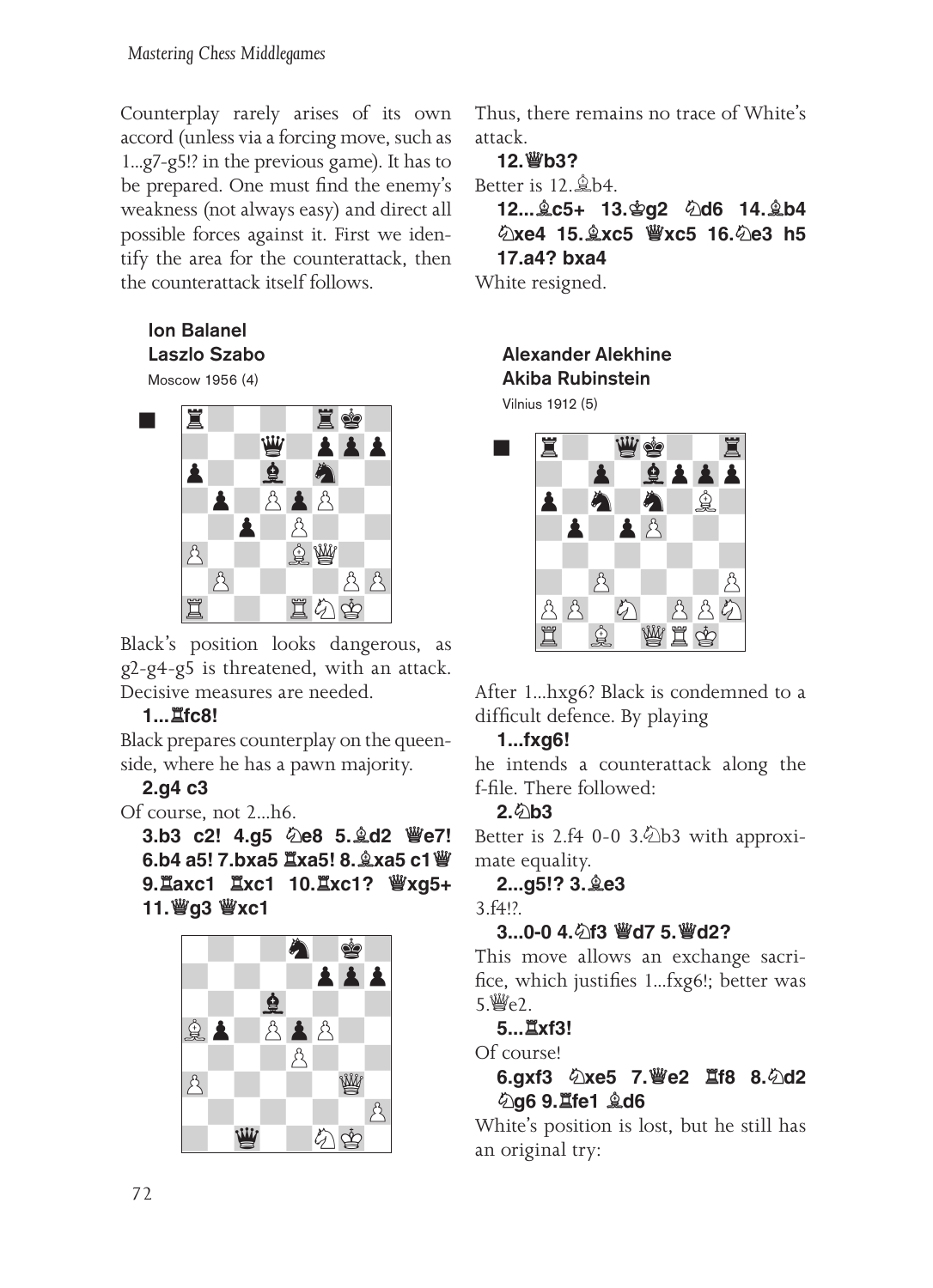

### **10.f4!? ♘exf4 11.♕f1 ♘xh3+ 12.♔h1 g4 13.♕e2 ♕f5**

White resigned.

The following game is a classical example of a counterattack.

# Efim Geller Machgielis Euwe

Zurich 1953 (2)



#### **1...b5!**

«The start of a wonderful plan. It is obvious that, given the extremely limited space on the kingside, any defensive measures with pieces (... 工f8-f7, ...♕d8-e7 etc.) are doomed to failure. But Black has another resource – counterattack! The bishop on b7, the rook on c8 and the knight on c4 occupy excellent positions and it only remains to include the queen. The basis of the counterattack is Black's superiority on the central squares. By playing ...b6-b5, Black further strengthens the position of his knight and allows a path out to b6 for the queen» (Bronstein).

**2.♖h4 ♕b6 3.e5 ♘xe5 4.fxe6 ♘xd3 5.♕xd3**

5.exd7 ♖xc1.

**5...♕xe6 6.♕xh7+ ♔f7 7.♗h6**

The white pieces have gone too far and now Black goes over to a counterattack.

### **7...♖h8! 8.♕xh8 ♖c2 9.♖c1**

More tenacious is 9.d5! ♗xd5 10.♖d1 ♖xg2+ 11.♔f1 ♖a2.

**9...♖xg2+ 10.♔f1 ♕b3 11.♔e1 ♕f3 0-1**

In the following game, Black also achieves a decisive counterattack.

# Milan Vidmar Machgielis Euwe

Nottingham 1936 (2)



With the unexpected and strong move **1...g5!**

Black goes over to the counterattack: **2.♗xh7+**

After 2.♗xe5 (2.♘xe5 gxf4! 3.♘c4 ♗a7 with the idea of ...b7-b5) 2...fxe5 the sacrifice on h7 is inadequate: 3.♗xh7+ ♔xh7 4.♘xe5+ ♗f5. 3.♕b3+ is also bad because of 3...♔h8 4.♘xe5 ♗xf2+ 5.♖xf2 ♕xe5 with an extra pawn for Black. 3.♘xe5 is refuted by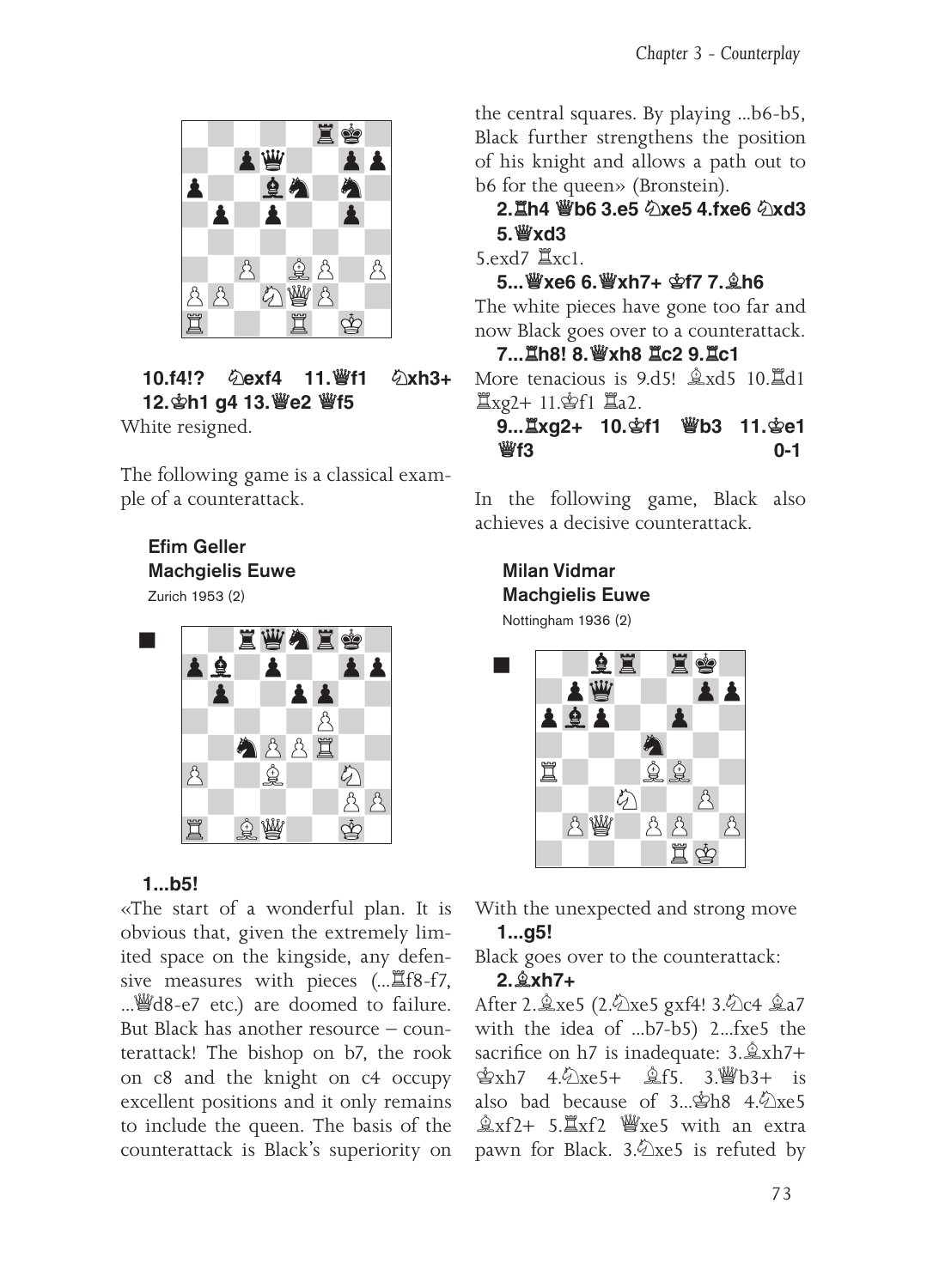3...♗h3 4.♕b3+ (4.♗g2 ♗xg2 5.♔xg2 ♕xe5 6.♕b3+ ♕d5+) 4...♔h8 5.♗g2 ♗xf2+!, and if 6.♖xf2, then 6...♕b6!!, winning for Black. Better is 3.e3, somewhat stabilising the position.

**2...♕xh7 3.♗xe5 ♗a7!** Bad is 3...fxe5  $4\frac{W}{2}b3+$  and  $5\frac{W}{2}$ xb6.

**4.♗c3 b5 5.♖aa1 c5 6.♕c1 c4 7.♘e1**

7.♘b4 ♕h3 with a mating attack. **7...♗b7 8.♘f3 g4 9.♘g5 ♕f5** 

And White resigned.

#### Roy Dieks Slavoljub Marjanovic Manila 1974



Black seizes the initiative with a typical blow in the centre.

# **1...d5! 2.cxd5 exd5!? 3.e5**

It was essential to play 3.exd5 with rough equality.

**3...♕xe5 4.♗xb6 ♖xb6!**

After 4...♖d7 5.♗d4 White is better. **5.♕xb6 ♘d7 6.♕a5 ♖b8!** 

With the idea of  $7 \dots \hat{2} d8$  and  $8 \dots \hat{2} c5$ , trapping the white queen.

**7.♘c2 ♗g5!**

Worse is 7...♗d8 8.♕xb4 with a complicated game.

**8.♘xb4 ♗xd2 9.♗f1** 

Better is 9.♔f1.

**9...♗e3+ 10.♔h1 ♗b6 11.♕xa6 ♗c7 12.g3 d4 13.♗e2**

Or 13.♘e4 ♗xe4 14.fxe4 ♖xb4 15. 響c8 + 分f8.



**13...♘f8! 14.♕c4 dxc3 15.bxc3 ♖e8 16.♖d2 ♗xf3+ 0-1** 

Viktor Kupreichik Vladimir Tukmakov Ashkhabad 1978 (8)



White has a weak pawn on e4 and Black plays against this.

# **1...h5! 2.gxh5**

If 2.h3 or 2.g5, then 2...h4! with advantage to Black.

# **2...♘xh5!**

On 2...gxh5 Tukmakov gives the following beautiful variation: 3.f5 e5 4.♘e6! fxe6 5.fxe6 h4 6.♗g5 ♗h6 7.♗xh6 ♖xh6 8.♘f5 ♗xe4 9.♕xe4! ♘xe4 10.♘g7+ ♔e7 11.♖f7#.

**3.f5 exf5 4.♘dxf5 gxf5 5.♘xf5**  5.♕xf5 ♕c7! 6.♖c3 ♘xg3 7.hxg3 ♕d7 8.♕xd7+ ♔xd7 9.♖xf7+ ♗e7.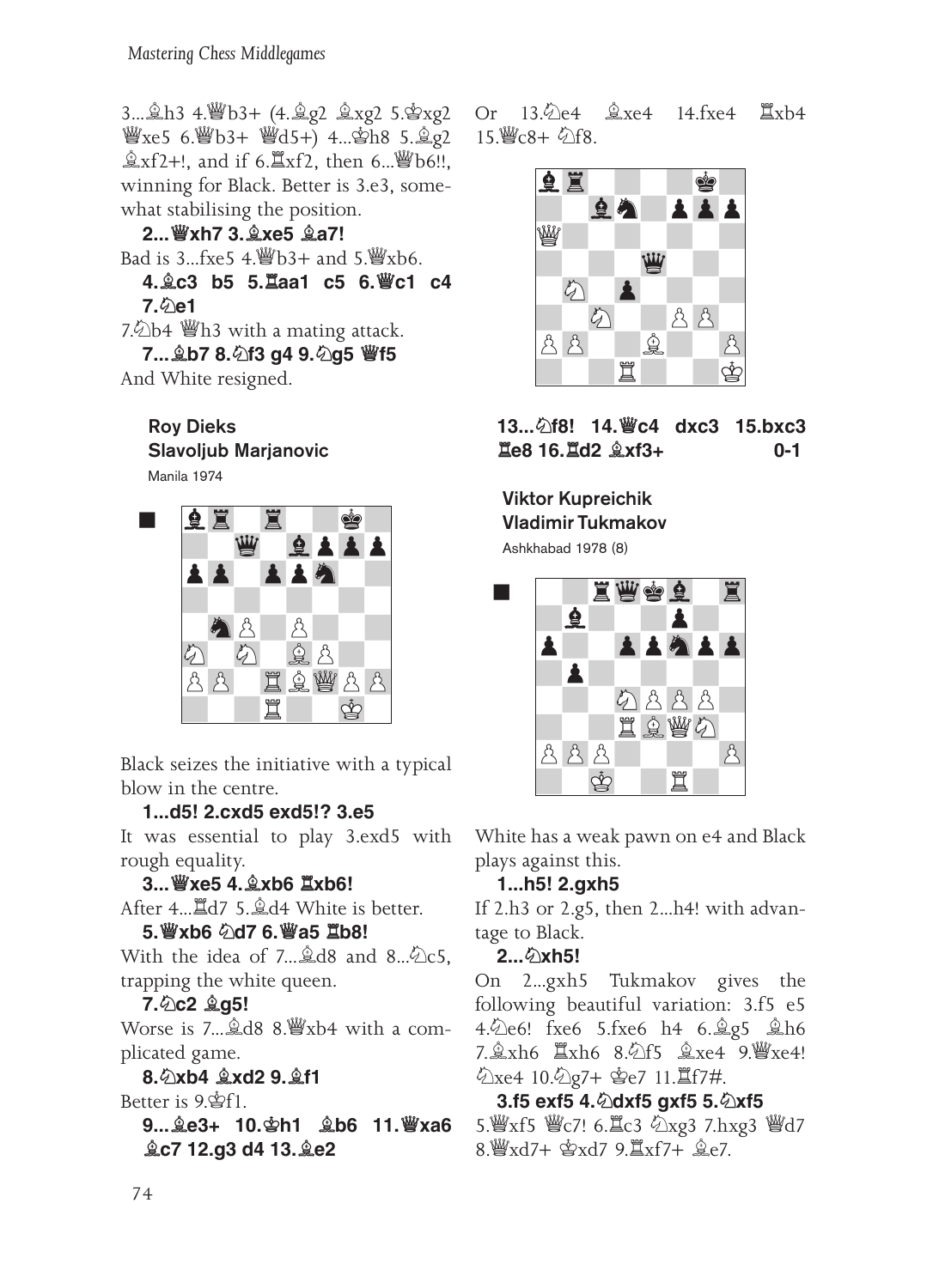#### **5...♖h7 6.♔b1 ♕c7 7.♖d2 ♕c4 8.♗d4 ♕e6 9.♖e1 ♖c4! 10.♕g2 ♘f6 11.♗xf6 ♕xf6**



**12.♘xd6+ ♗xd6 13.♕g8+ ♗f8 14.♕xh7 ♕h6 15.♕xh6 ♗xh6 16.♖de2 ♔e7 17.b3 ♖d4 18.♔b2 b4 19.c3? ♖d2+ 20.♖xd2 ♗xd2 21.♖e2 bxc3+**

And Black won.

Often, the move to a counterattack starts with a sacrifice of material (sometimes the return of extra material) and obtaining in return other advantages (an advantage in forces in a certain sector of the board, badly placed enemy pieces).

### Fridrik Olafsson Mikhail Tal

Bled/Zagreb/Belgrade 1959 (25)



**1...g6!** 

Returning the pawn in the hope of seizing the initiative. On 1... h6 there is the strong reply 2.♗e5 with the threat of 3.♕g6.

### **2.♗xg6**

After 2. 曾e2 拿xb2 3. 曾xb2 匀xf4 Black has a material advantage which is fully adequate for victory.

### **2...♕e7!**

Of course, Mikhail Tal had anticipated this position in advance and had seen that after  $2...h$ xg6?  $3.\mathcal{W}$ xg6+  $\Phi$ h8 4.  $\triangle$ f5! White wins. Now, however, Black goes over to the counterattack.

### **3.♗xf6 ♘xf6 4.♕f3 ♖b8 5.♗d3 ♗b7 6.♕e2 ♔h8**

Black's pieces come to life.

**7.♖ce1 ♖be8 8.♘f5**

White panics.

**8...♕b4 9.♕b2 ♖c8 10.♖g3** Retreating.

#### **10...♕c3 11.♕e2**

In the event of an exchange of queens, Black's material advantage is enough to win.

### **11...♖g8 12.♘e4 ♕d4! 13.♘g5 ♖g7!**



Almost imperceptibly, White has difficulties.

### **14.♕e3 ♕xe3 15.♖xe3 ♖c3 16.♖h3 b4 17.♔g1 e5! 18.♖g3 e4 19.♗c4 d5 20.♗e2 d4**

And the powerful passed pawns decided the outcome.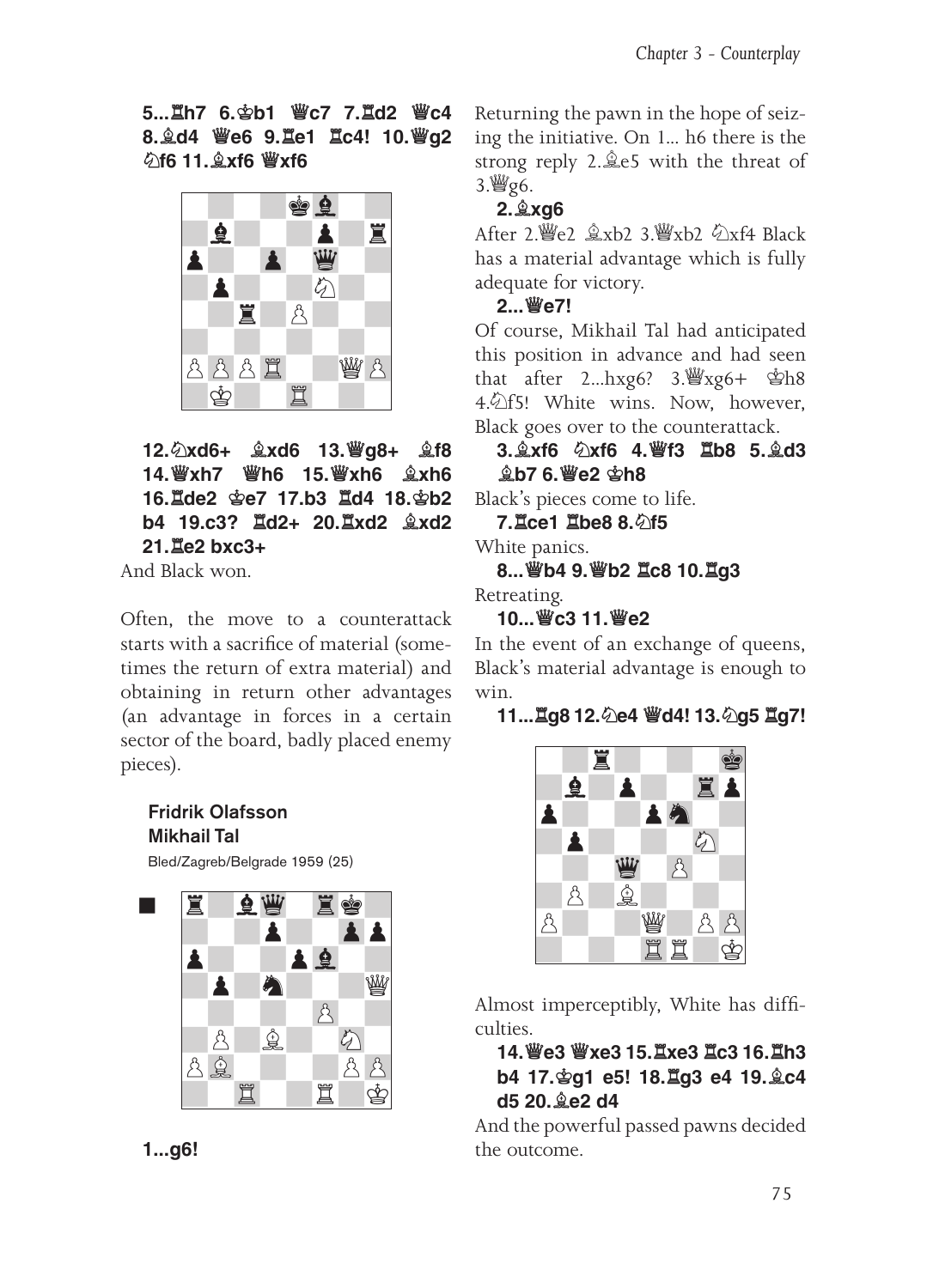# Efim Geller Alexander Panchenko

Moscow 1982



### **1...♗b7!**

Black returns the piece, in the hope of exploiting the bad position of the white king and the white pawn weaknesses.

### **2.c3 ♖ae8 3.gxf6 ♗xf6 4.♗c5 ♖f7 5.♘e4 ♘e7!**

Underlining Black's obvious advantage. The knight heads for the eternal outpost on f5, and if it is exchanged, then the strength of the black bishop pair will have its say. In this respect, it was worth considering the forced transition into a queen and rook ending, although here too, the white king is in danger.

**6.♗d6 ♕c8 7.♖ad1 ♘f5 8.♗e5?** A time-trouble oversight.



**8...♗xe4 9.♕xe4 ♘g3 10.♕g6 ♘xf1 11.♗e4 ♗xe5**  White resigned.

#### Veselin Topalov Boris Gelfand

Novgorod 1997 (8)



White threatens the unpleasant move 2.♕d3 with an attack. Gelfand returns the piece, liquidating all the threats and going over to the counterattack:

#### **1...♘xe5! 2.fxe5 ♖xe5 3.♗xh7** Otherwise the knight comes into the battle with great effect.

### **3...♔xh7 4.c5 ♕e8 5.♕d3+ ♗e4 6.♕d2 ♕e6**

Having broken in on the light squares, Black wins quickly.

**7.♖f2 bxc5 8.♖af1 ♖e8 9.c4 ♕h3 10.♗b2 ♖g5 11.♕c3 ♖e6 12.♕e3 ♖g4 13.♖c1** 



# **13...h5 0-1**

There is no defence against ...h5-h4.

Sometimes, returning the extra material is essential to a successful defence.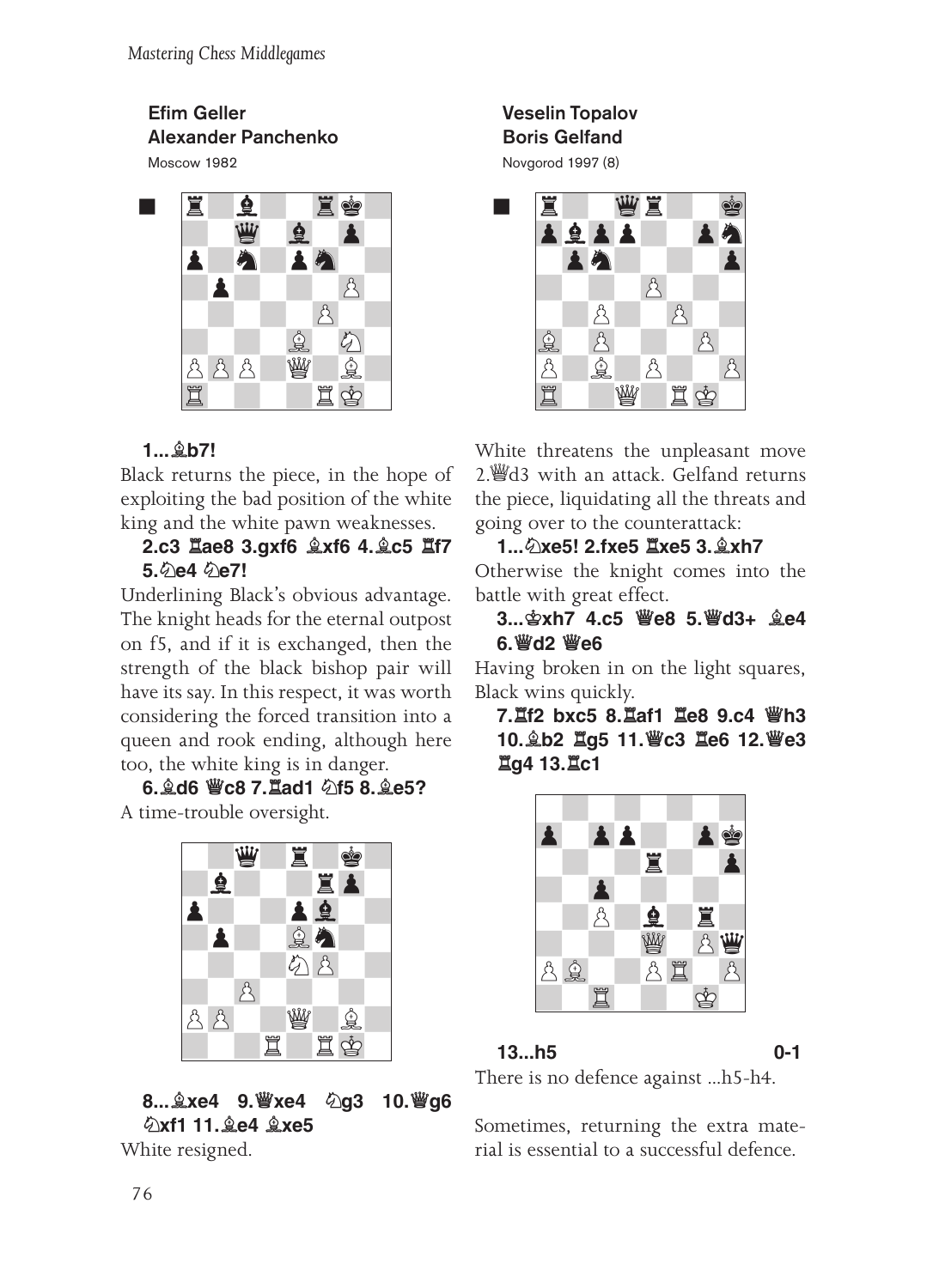### Jan Timman Viktor Kortchnoi

Brussels 1991 (5)



Black has an extra central pawn, but is massively behind in development. There is the very unpleasant threat of ♘c3-e4. Kortchnoi takes the correct decision – he gives back the extra pawn, to complete his development, and gradually equalises.

#### **1...d5! 2.♗xd5 ♗f5!**

Taking the piece would subject Black to a huge attack.

**3.♗f3 h5 4.♕e2 ♖b8 5.♘a4 ♔f8! 6.♖e1 ♖b4 7.b3 ♔g7 8.♖c3 ♗g4! 9.♕e3 ♗xf3 10.♕xf3 ♕xf3 11.♖xf3 e6 12.♖d1 ♘f6 13.c4 ♖bb8 14.♖fd3 h4!**

Creating counterplay on the kingside.

**15.f3 g5! 16.♘c5 a5 17.♔f2 g4 18.♖d6 ♖bc8 19.♔e3 h3 20.♖g1 hxg2 21.♖xg2 ♖h3 22.♖g3 ♖xh2 23.fxg4 ♖xa2 24.g5 ♘h5 25.♖f3 ♖g2 26.♖d7** 



**26...♔g6 27.♖fxf7 ♖xg5 28.♘e4 ♖g4** Draw.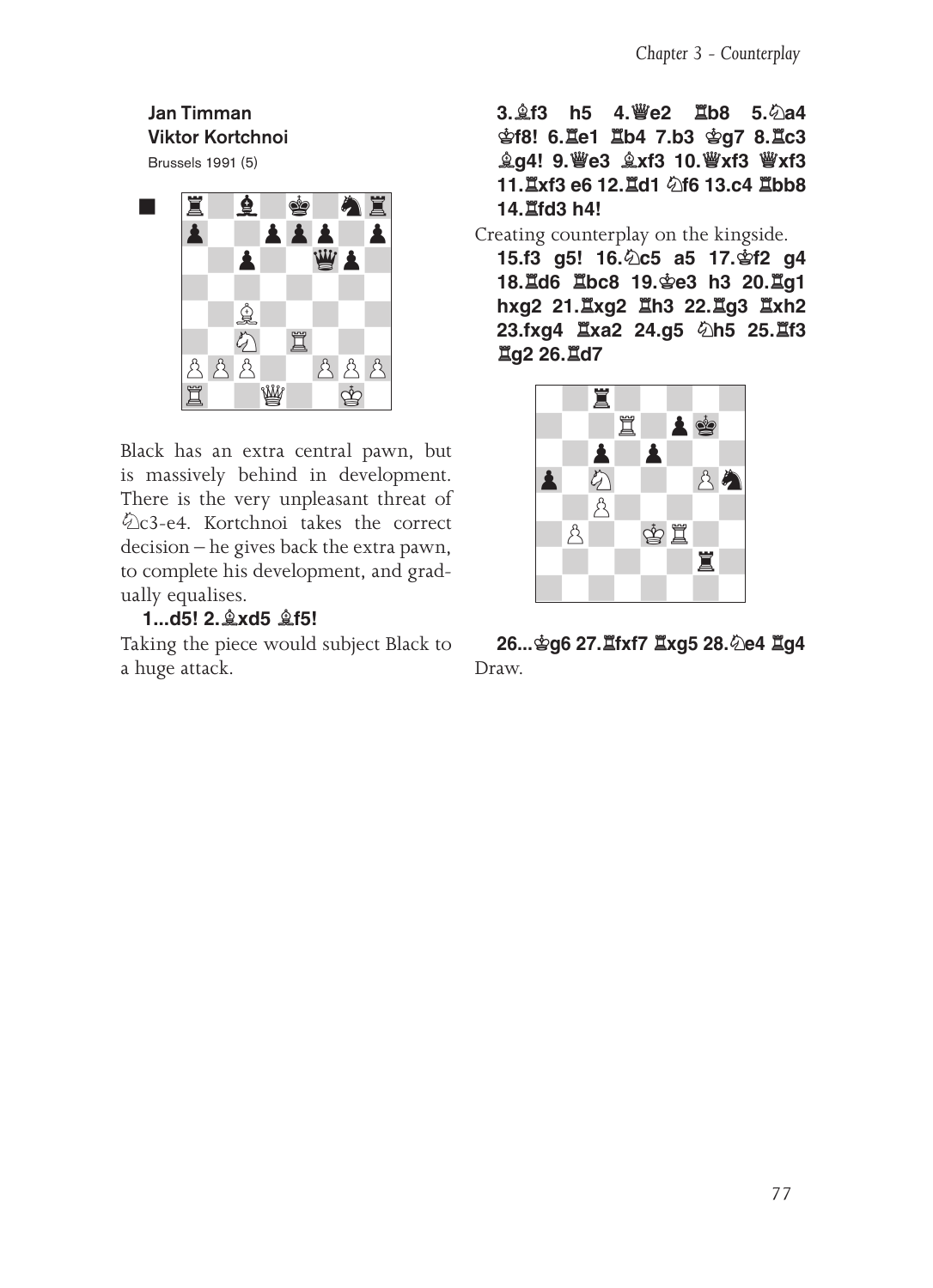# **Positions for solving**

**E34** (solution on page 227)



Black to play

**E36** (solution on page 228)



Black to play

# **E38** (solution on page 228)



Black to play

**E35** (solution on page 228)



Black to play

**E37** (solution on page 228)



Black to play

# **E39** (solution on page 229)



Black to play